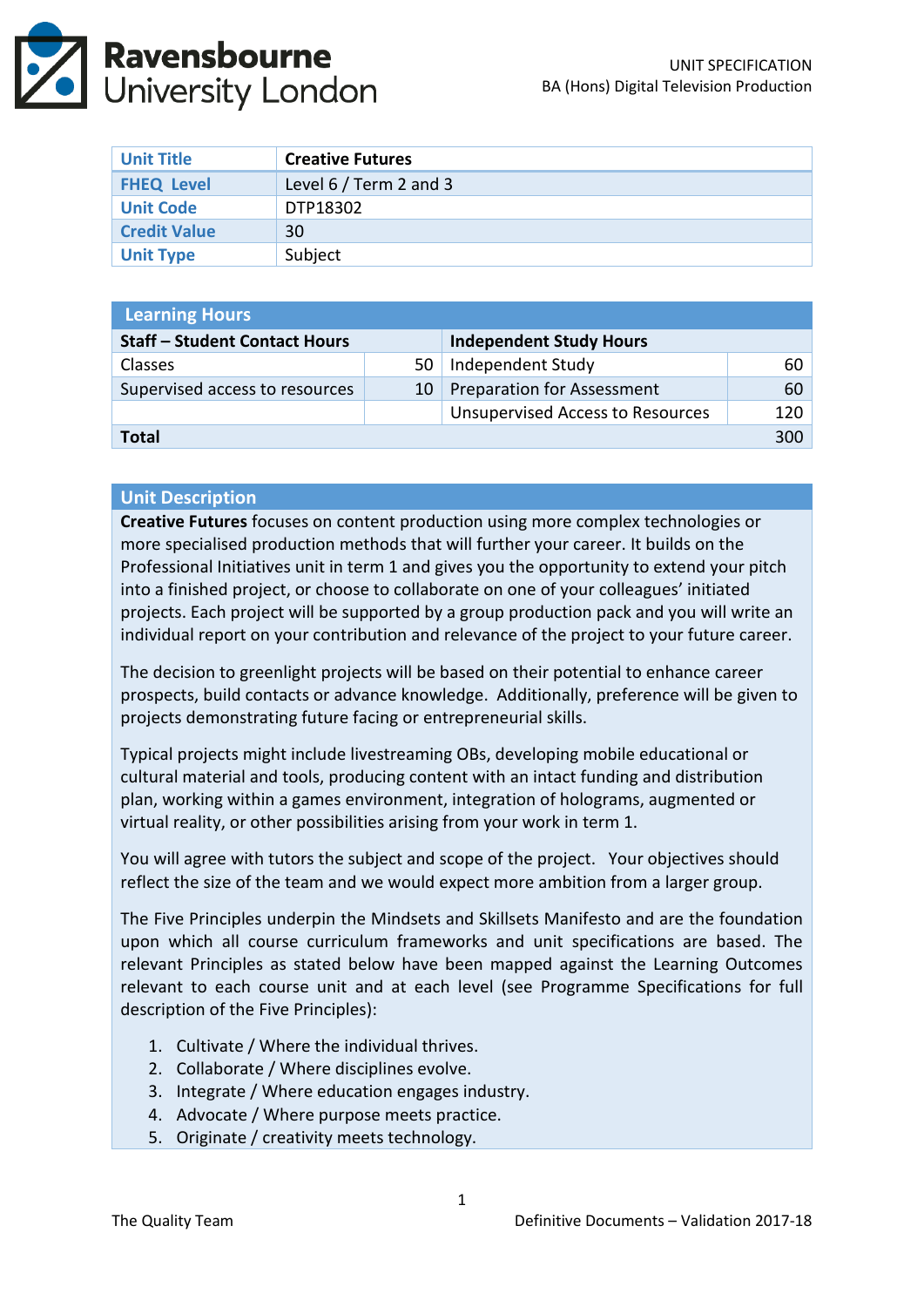# **Unit Indicative Content**

When possible we will include industry talks and workshops using the newer technologies explored in the unit.

Lectures/discussions may include:

- The potential for content development using new technologies
- Approaches to project management
- Outside broadcasting programmes.
- IP and 4G/5G mobile broadcasting
- Broadcast formats including HDR (high colour range)
- Optical developments including 3D and 360° video techniques.
- Augmented and Virtual Reality
- Dealing with clients and negotiation techniques

Workshops will cover:

- Specialist production roles
- Outside broadcasting techniques and process.
- Technical support on technical aspects
- Project management techniques in interdisciplinary environments

## **Unit Aims**

Implement advanced or specialised techniques in contemporary digital television

Produce a report that reflects on your extended personal knowledge and skillset Contribute to a successful piece of work that extends your skillset and portfolio of work. Help develop a self-driven ethos of keeping your knowledge of trends, new developments and changes within media in general and digital television in particular.

# **Unit Learning Outcomes**

**LO1 Research/Inspiration** - Select and evaluate information gathering techniques using a wide range of sources, providing visual, contextual and industry case-study research as appropriate.

**LO4 (Pre) Production** - Demonstrate systematic working knowledge, production skills, selection, application and understanding of a selection of processes, materials and methods that inform creative and academic practice.

**LO 5 Presentation /Storytelling for Influence** Communicate projects creatively and professionally, whether in visual, oral or written form. Methods of presentation are appropriate to the audience/client and the purpose of the work.

**LO 7 Employability** Effectively employ professional transferrable and employability skills, including the ability to manage time and work to clear briefs and deadlines, respond to set goals, and communicate effectively.

**LO8 Professional Identity -** Align your professional identity as a practitioner with a viable career context.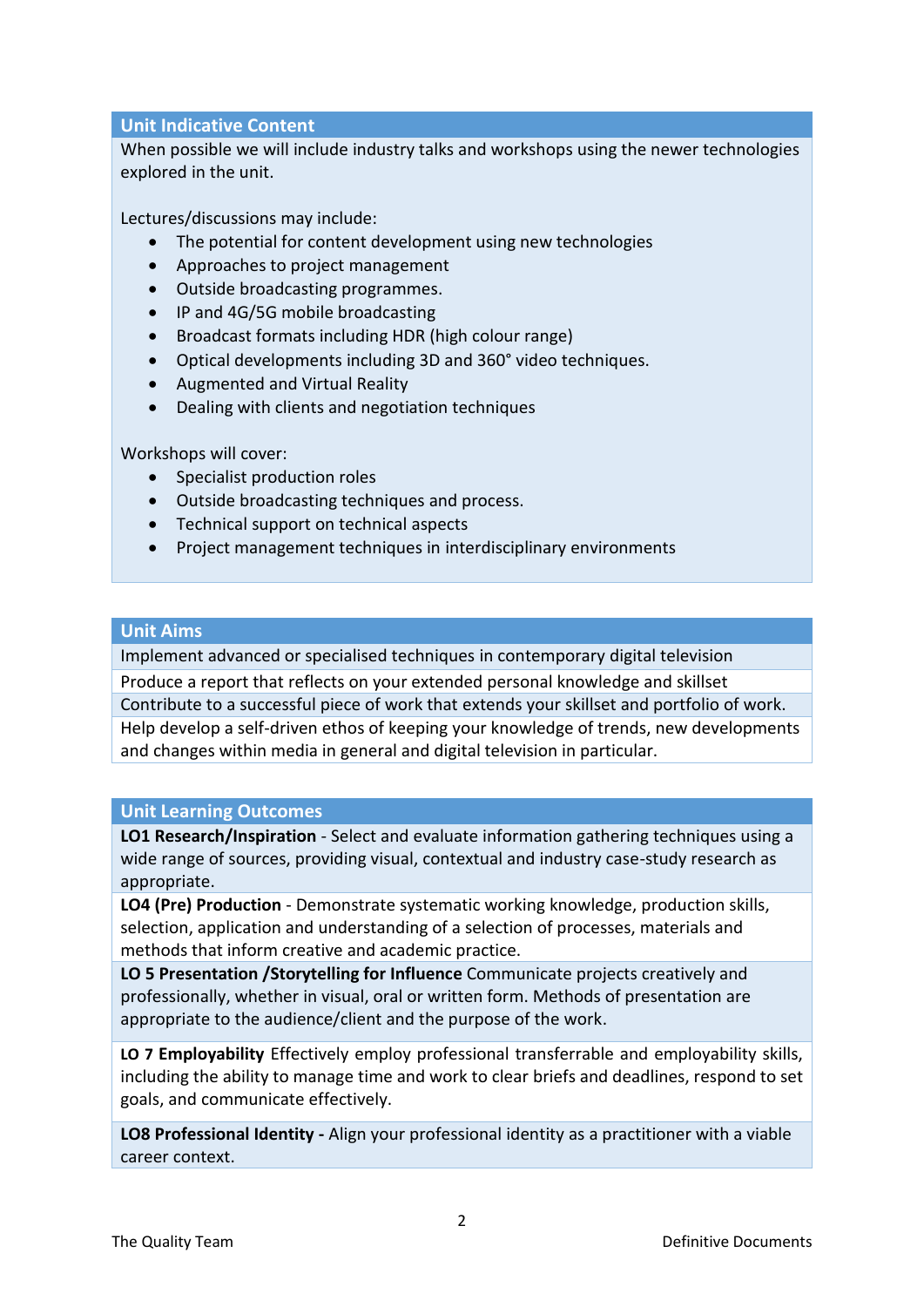## **Learning and Teaching Methods**

This unit will be delivered using a combination of:

- Briefings
- Lectures
- Project work
- Seminars
- Workshops
- Group work
- Online activity
- **•** Individual Presentations and critiques
- Group presentations and critiques
- Self-directed independent study
- Peer learning, group discussion, guest speakers

| <b>Assessment methods and tasks</b>     |               |  |  |
|-----------------------------------------|---------------|--|--|
| Brief description of assessment methods |               |  |  |
| <b>Assessment tasks</b>                 | Weighting (%) |  |  |
| Finished project and production pack    | 75%           |  |  |
| <b>Individual Report</b>                | 25%           |  |  |

#### **Indicative Assessment Criteria**

- 1. Comprehensive research and depth of understanding synthesized into the form of a report. (LO1)
- 2. Work holistically displays a systematic working knowledge of how technology impacts production in key areas of television. (LO4)
- 3. Use well-chosen directional, production and post production techniques to communicate messages effectively to engage your intended audience (LO5)
- 4. Reflections on project show a critical awareness of your professional transferrable and employability skills (LO 7)
- 5. Work undertaken evidences exploration of potential for new technological and potential career opportunities. (LO8)